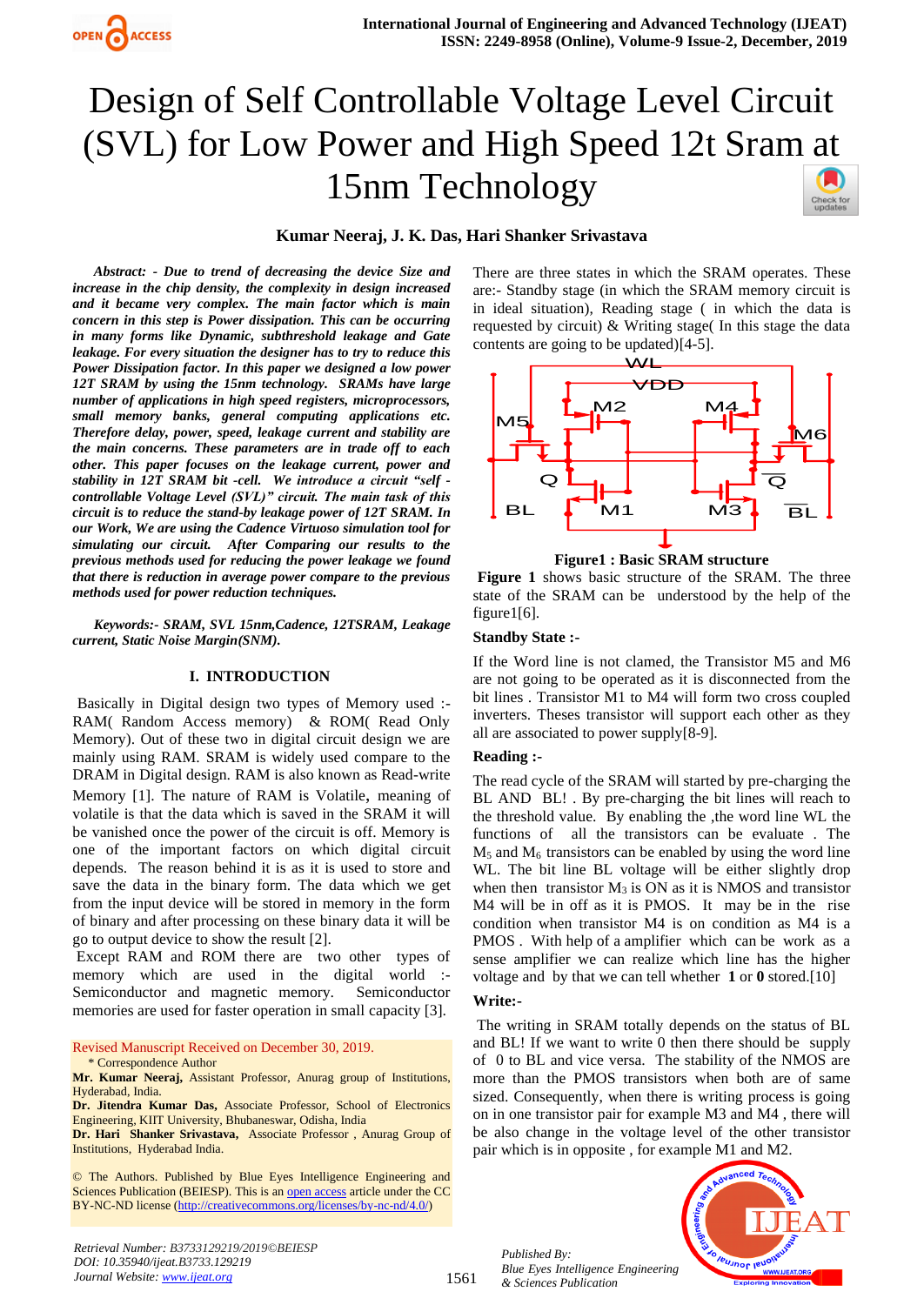# **Design of Self Controllable Voltage Level Circuit (SVL) For Low Power and High Speed 12t Sram at 15nm Technology**

This means that the  $M_1$  and  $M_2$  transistors can be easily controlled by other transistors and so on. Due to this reason cross-coupled inverters will start, the magnify the writing process.[11]

#### **II. TYPES OF THE SRAM**

#### **4T SRAM**



**Figure 2. The 4T SRAM**

 **Figure 2** shows the 4T SRAM . The Four transistor SRAM have the advantage of density. The resistors of 4T SRAM have small volume and it can store large values. This type of memory can be used in Video memory. The cost of per memory bit is less as we can pack more bits on a one wafer due to reason of fixed cost of processing a silicon wafer in one wafer. The SRAM can be enabled by using the word line WL , which can access the transistor M5 and M6 .The bit lines BL and BL! Are the main thing by which we can find whither transfer of data is on read or write operations? In the Read stage, the bit line will be go High to Low and Low to High due to the inverts presented in the SRAM cell. Due to this reason the SRAM is better than the DRAM. In DRAM, we are using storage capacitor, due to which the bit line will swing upwards and downwards. The size of an SRAM with m address lines and n data lines is  $2^m$  words, or  $2^m \times n$  bits.

#### **8TSRAM**



**Figure 3. 8T SRAM.**

**Figure 3** shows the 8TSRAM. The main advantage of the 8T SRAM cell is reduced leakage current and the less dynamic power consumption by it. In this SRAM , the M3 will work as write access transistor . This transistor will be handled by the write word Line (WWL). The M8 transistor will work as read access transistor, which will be controlled by the read word line(RWL). During the write operation the WWL will go high and RWL will maintained to Vgnd. Due to this reason transistor M8 will be cutoff. To write "1" into

*Retrieval Number: B3733129219/2019©BEIESP DOI: 10.35940/ijeat.B3733.129219 Journal Website[: www.ijeat.org](http://www.ijeat.org/)*

the cell Bit Line (BL) is pre-charged to a high value. And it will be forced to the write access transistor M3. To write "0" into the Bitcell line (BL), the BL will be discharged . To perform the write operation the BL, will reduced the dynamic power decay and leakage power. During read operation, RWL will go to High and the WWL will be kept at Vgnd. In this process the write access transistor will be cut off . Assume that "1" is stored in the left and "0" is stored in right side. The BL will be discharged from the transistor M7 and M8. The transistor M6 will be cutoff .





**Figure 4 . 9TSRAM**

 **Figure 4** shows the 9TSRAM. In this SRAM, two write Access Transistor, M5 and M6 will be controlled by the write signal WL. This type of SRAM consist of two parts . The upper Sub-Circuit consist of 6 Transistors  $(M3,M4,M5,M6,M1\& M2)$ . The data will be stored in this upper sub-circuit part only. The lower Sub-part consist of three Transistor. The bit line Transistors M7 &M8 and read access transistor M9. The M7 and M8 will be handled by the data stored in the cell. The M9 will be controlled by the read signal (RD).

#### **10TSRAM**



#### **Figure 5 10T SRAM**

**Figure 5** is the 10TSRAM. In this type of SRAM There are 10 transistors M1 to M10. Basically, it is identically to the 6TSRAM. Only the difference is that M1 and M2 are connected to a virtual supply voltage rail of Vdd. The write access occurred to the write access transistors M5 & M6. There will be write bit lines WBLT and WBLC. Transistors M8 to M10 used a buffer for reading operation. Read Access will be occurred by the help of RBL. RBL is pre -charged for the read access. The word line for the read operation is different from the write word line.

*Published By: Blue Eyes Intelligence Engineering & Sciences Publication* 

1562

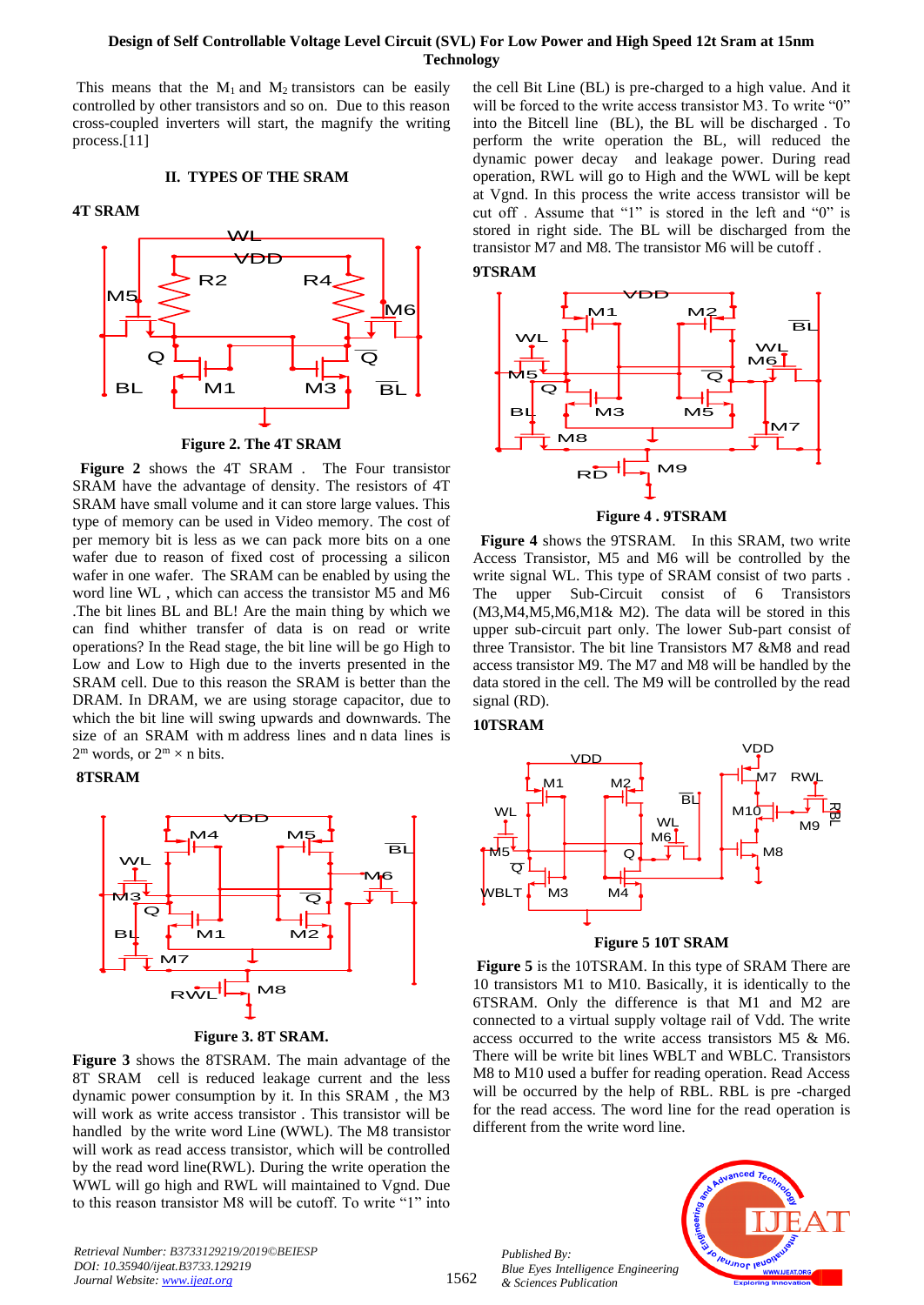

## **III. PURPOSED METHOD**

## **1.1 Self-Controlled Voltage Level ( SVL)**

By the self-controlled Voltage level (SVL) we can control the dc voltage for active load circuit. By this voltage level a maximum dc voltage can be maximized on the request also it can be go to stand mode by decreasing the voltage level. **Figure 6** shows the simplified diagram of SVL of 12T SRAM.

By the SVL , the leakage power can be drastically reduced of CMOS logic circuit. By SVL there will be minimal overheads in the terms of the chip area and the speed of the CMOS logic circuits. The SVL will also help in the retaining the data even in the standby mode. Basically there are two Techniques to control and reduce the leakage power ( Pst):- One is to use a multi threshold-voltage CMOS (MTCMOS) and another technique involves by using a variable threshold-voltage CMOS (VTCMOS)



**Figure 6 Schematic diagram of SVL of 12T SRAM**

In the MTCMOS technique the Pst reduced by removing the power supply by using the high threshold voltage MOSFET switches. The main problem in this is both memories and Filp-flops can not hold the data after it.

In the VTCMOS technique , reduces the Pst by increasing the substage biases. In this technique also there is some problems like a large area penalty and a large power penalty . The reason behind it is that substrate-biased supply needs low leakage power.

The SRAM will be in active mode if the Clock pulse will be low. In this situation there will be no degradation in the SNM ( Static Noise Margin). In the Standby Mode, the Clock pulse CL will go to High and due to this reason the supply voltage of the SRAM will reduced .This will also decrease the leakage current and it also reduces the static Nosie Margin (SNM).

# **3.1.1 Multiple Threshold Voltage CMOS:**

 In the method, we have multiple transistors with Multiple Threshold voltages (Vth), due to this reason we can optimise delay and power. The Vth of the MOSFET is the voltage which is formed at gate which occurred at the interface between insulating layer i.e oxide and the substrate i.e body of the Transistor. Low Vth will be useful in the critical paths for minimize the clock period. Also the low Vth switches very fast. But the problem in the low Vth is that they have high static leakage power. High Vth can be used to reduce static leakage power which is 10 times compare to the low Vth devices. There are two techniques by which we can create this type of CMOS. First one is to apply variable bias voltage (Vb) to the base or the bulk terminal of the

*Retrieval Number: B3733129219/2019©BEIESP DOI: 10.35940/ijeat.B3733.129219 Journal Website[: www.ijeat.org](http://www.ijeat.org/)*

Transistor. Another Method is by adjusting the gate oxide thickness and the gate oxide dielectric constant.

The main drawback of this method is maintain the proper biasing level .

## **3.1.2 Variable Threshold Voltage:**

In this Technique, the threshold voltage of the low threshold are varying by the help of the variable substrate bias voltage by a control circuitry. This method requires twin well or the triple well techniques. The area overhead of the substrate bias control is very less in this . The biggest problem in this technique is that for implementing this technique we need a very large area.

**In our Purposed technique**, the Self Controllable dc circuits can be used to reduce the leakage power. The main advantage of this circuit us that based upon the requirement the circuit will get the power supply and if not required it will be cut off , which means it will be in standby. Also by using our technique the leakage power can be reduced , especially in the standby mode

## **IV. WORKING OF THE PURPOSED CIRCUIT**

 During the read and write cycle both high SVL and low SVL are ON. During steady state both these HSVL and LSVL are OFF to save the power. Due to the use of LSVL and HSVL the drive voltage for inverter gets reduced. This will no doubt decrease the power loss but increase the response time of inverter (transient time to switch) to remove this problem two diode connected MOSFET'S are used.

During standby mode condition both high SVL and low SVL are in OFF condition. Only the cross coupled inverters work in order to store the data. Here the two pre-charge transistors are used in order to reduce the voltage which is created at the points M5 and M6 when they are in ON condition

#### **V. RESULTS AND DISCUSSION**



**Figure 7 Output waveform1**

The above **figure 7** explains that when the word line is 0 the output waveforms Q and –Q consumes less power and when the word line is 1 then the output  $O$  and  $-O$  gives whatever the bit lines is given whether it is read/write operation.



*Published By: Blue Eyes Intelligence Engineering & Sciences Publication* 

1563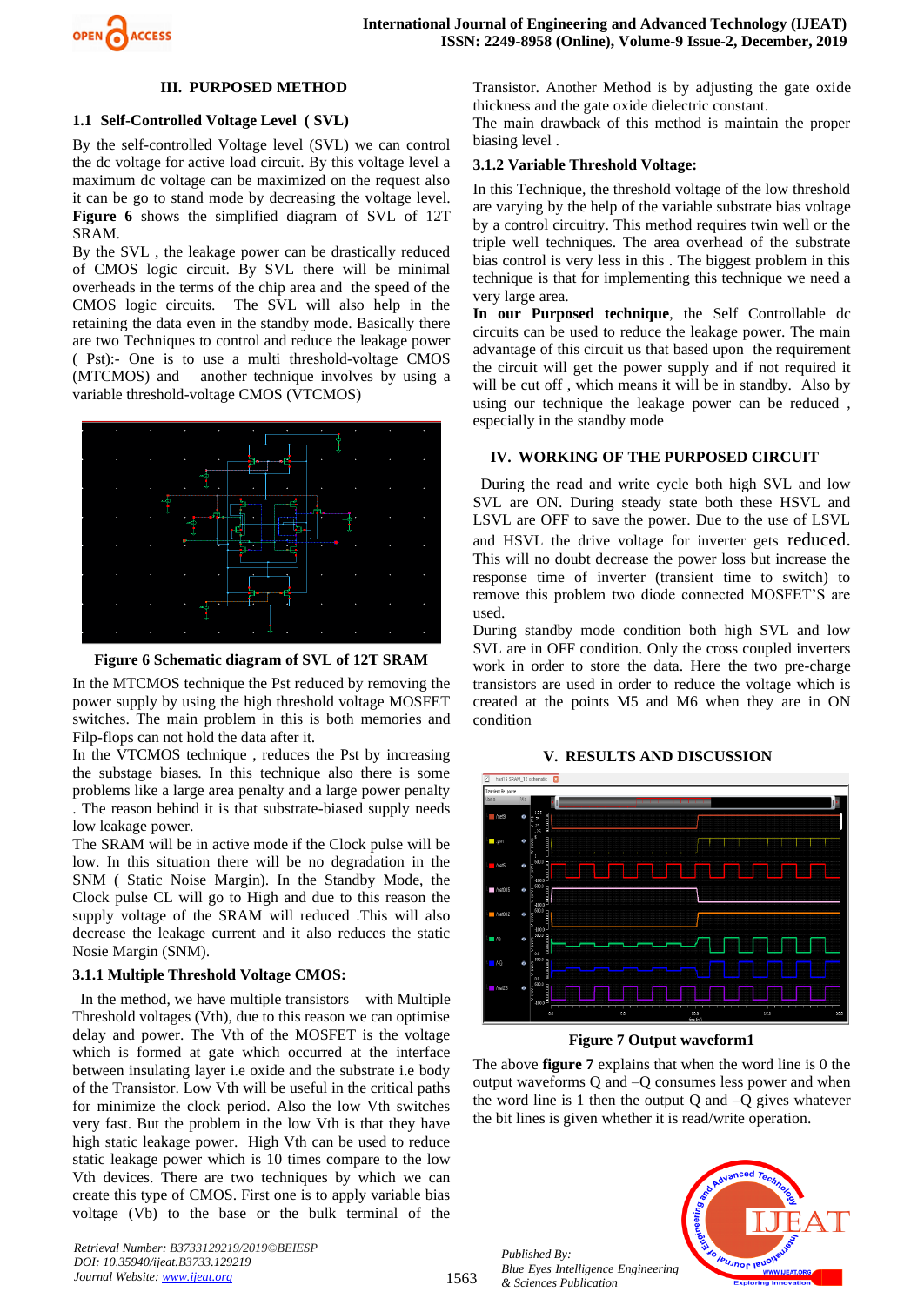# **Design of Self Controllable Voltage Level Circuit (SVL) For Low Power and High Speed 12t Sram at 15nm Technology**



**Figure 8. Output waveform2**

The above **figure 8** clearly says that SRAM consumes less power when the circuit is in standby mode whether it is read/write operation.



**Figure 9. Output waveform3**

The above **figure 9** explains that the power consumption of NMOS and PMOS transistors used in low power SVL 12T SRAM. It explains that the NMOS and PMOS consumes less power when the circuit is in standby mode.



**Figure 10. SNM graph**

The above **figure 10** shows a graph which clearly states the performance of SRAM is improved by considering the value largest square of noise voltage of two cross coupled inverters. Because of this the noise immunity increases and speed also increases.

# **Observation Table**

| Table 1 observations of the proposed design |  |  |  |
|---------------------------------------------|--|--|--|
|---------------------------------------------|--|--|--|

| Reference                                                 | Techn<br>ology | Suppl<br>Volta<br>ge | Pre<br>charg<br>e<br>Volta<br>ge | Power<br>consumpti<br><sub>on</sub> | Leaka<br>ge<br>current |
|-----------------------------------------------------------|----------------|----------------------|----------------------------------|-------------------------------------|------------------------|
| SVL circuit<br>for low<br>power 7T<br><b>SRAM</b><br>cell | 45nm           | 0.7V                 | 1V                               | 8.15mw                              | 4.18p<br>A             |
| Proposed<br>method                                        | 15nm           | 0.5V                 | 0.3V                             | 7.46mw                              | 1.38p<br>А             |

From the above table 1, we can easily find out that the power consumption and leakage current are reduced compared to the previous proposed SVL circuit for SRAM. In this we have used 15nm technology in order to consider the lower voltage for the transistor in order to work even in sub threshold region.

# **VI. CONCLUSION AND FUTURE SCOPES**

In the previous proposed SRAM circuits the power is consumed even when it is not required i.e. in standby mode. In the procedure of reducing the consumption of power a low power SVL 12T SRAM circuit is proposed. In the proposed circuit self-controllable dc circuits are used to minimize the leakage power.

The advantage of this circuit is when required its supply voltage to the circuit and if not required it cut off the supply voltage (cut off means here reduce the supply voltage to stand by the technique). This technique drastically decreases the leakage power in the standby mode.

In **our purposed circuit** , there are other several advantages as high Vds is used to load circuits for high speed operations. In the stand-by mode it will be used to load the minimum Vds. SVL can also used for small power dissipation , less speed degradation nd also very less overhead .Even by the SVL we can get high noise immunity and data retentions

# **REFRENCES**

- 1. Shyam Akashe, Meenakshi Mishra, Sanjay Sharma" Self controllable voltage level circuit for low power, High speed 7T SRAM cell at 45nm technology"978-1-4673-0455-9/12/\$31.00 ,2012 IEEE.
- 2. Shyam Akashe, Shishir Rastogi" Specific Power Illustration of Proposed 7T SRAM with 6T SRAM Using 45 nm Technology" 978- 1-4673-0074-21111\$26.00, 2011 IEEE.
- 3. Tadayoshi Enomoto and Yuki Higuchi,"A Low-leakage Current Power 180-nm CMOS SRAM," IEEE 4244- 1922, 2008.
- 4. Bhanupriya Bhargava, Pradeep Kumar Sharma, Shyam Akashe, "Comparative Analysis of Self- Controllable Voltage Level (SVL) and Power Gating Leakage Reduction Techniques Using in Sequential Logic Circuit at 45 Nanometer Regime," International Journal of Engineering Research & Technology (IJERT) Vol. 2 Issue 12, December – 2013.
- 5. Basavaraj Madiwalar and Dr. Kariyappa B S, "Single Bit-line 7T SRAM cell for Low Power and High SNM" International Multi Conference on Automation, Computing, Control, Communication and Compressed Sensing (IMAC4S-13), 978-1-4673-5089-1,Page-223 – 228,IEEE.
- 6. Naman S Kumar, Sudhanva N G, Shreyas Hande V, Mallikarjun V Sajjan, Hemanth Kumar C S, and Kariyappa B S, "SRAM design using Memristor and Self-controllable Voltage (SVL) Technique" International Conference on Computational Intelligence & Data Engineering (ICCIDE 2017) Vijayawada, Andhra Pradesh, July 2017,Springer.
- 7. Karthikeyan S, Sivakumar S," Leakage Current Reduction on Different Sram Cells Used adaptive Voltage Level Technique" International Journal of Advanced Information Science and Technology (IJAIST) ISSN: 2319:268,Vol. 2 April 2013.
- 8. S.Nijantha, Prof. K.A.Dattathreya," Design of Energy Efficient SRAM Cell to Improve the Stability of Read Operation" International Journal of Advanced Research in Computer and Communication Engineering Vol. 5, Issue 1, January 2016.
- 9. B.S.K.Lakshmi, R.Vinay Kumar," 9T SRAM Cell with Improved Self-Controllable Voltage Level Circuits", IJTEL, ISSN: 2319-2135, VOL.2, NO.6, December 2013.



*Retrieval Number: B3733129219/2019©BEIESP DOI: 10.35940/ijeat.B3733.129219 Journal Website[: www.ijeat.org](http://www.ijeat.org/)*

*Published By:*

*& Sciences Publication*